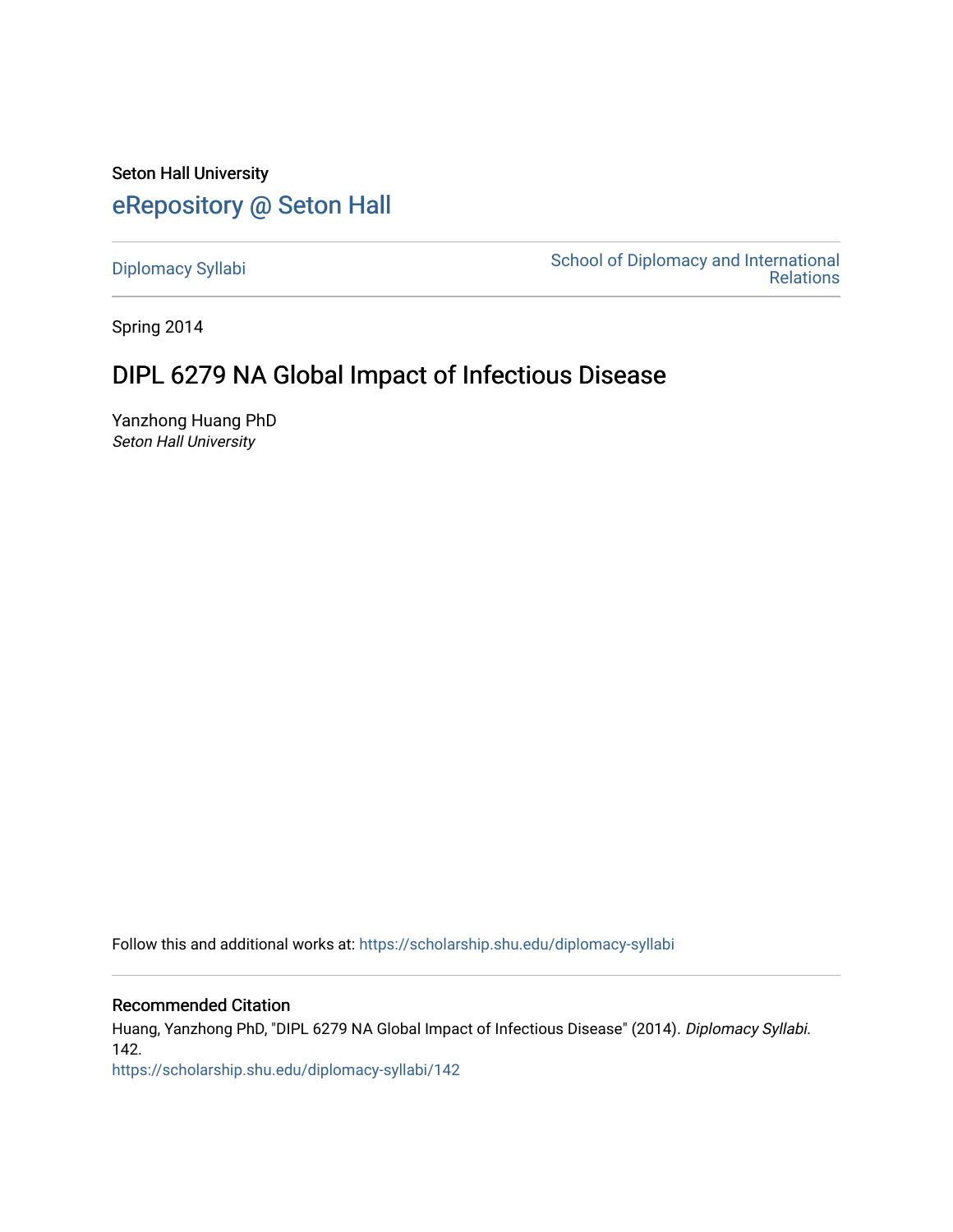School of Diplomacy and International Relations Seton Hall University

#### **GLOBAL IMPACT OF INFECTIOUS DISEASE**

| DIIPL 6279NA                                                                                  | Spring 2014           |                                                                   |
|-----------------------------------------------------------------------------------------------|-----------------------|-------------------------------------------------------------------|
| $W 5:00-7:10$ pm                                                                              | Seminary Building 123 |                                                                   |
| Dr. Yanzhong Huang<br>Office: 103 McQuaid<br>Office hours: $W$ 1:00-4:00 pm or by appointment | Phone:<br>E-mail:     | 973-275-2815<br>yanzhong.huang@shu.edu<br>Twitter: @YanzhongHuang |

## **Remarks on the Significance of Infectious Disease**

"In any effort to understand what lies ahead, as much as what lies behind, the role of infectious disease cannot properly be left out of consideration. … Infectious disease which antedated the emergence of humankind will last as long as humanity itself, and will surely remain, as it has been hitherto, one of the fundamental parameters and determinants of human history" (William H. McNeill)

## **Course Overview**

Infectious disease has affected world history more extensively than most of us can imagine. This course will examine infectious disease as both a mirror reflecting macro historical process and a causative agent of change in governance for health. It will be divided into three parts. Part I examines the historical impact of infectious disease. Part II examines how human responses to infectious diseases transformed global governance for health. Part III features student presentations with regard to infectious disease and global health governance. By taking this course, students are expected to not only obtain an in-depth understanding of the impact of infectious disease but also learn to use some important analytical tools to study global health governance issues.

## **Textbooks**

Alfred W. Crosby, *America's Forgotten Pandemic: The Influenza of 1918* (New York: Cambridge University Press, 2003). **[Crosby]**

Sophie Harman, *Global Health Governance* (Routledge 2012). **[Harman]**

Kelley Lee, *The World Health Organization* (Routledge 2009). **[Lee]**

William H. McNeill, *Plagues and Peoples* (New York: Anchor Press, 1976). **[McNeill]**

Andrew Price-Smith, *Contagion and Chaos: Disease, Ecology, and National Security in the Era of Globalization* (Cambridge, MA: MIT Press, 2009). **[Price-Smith]**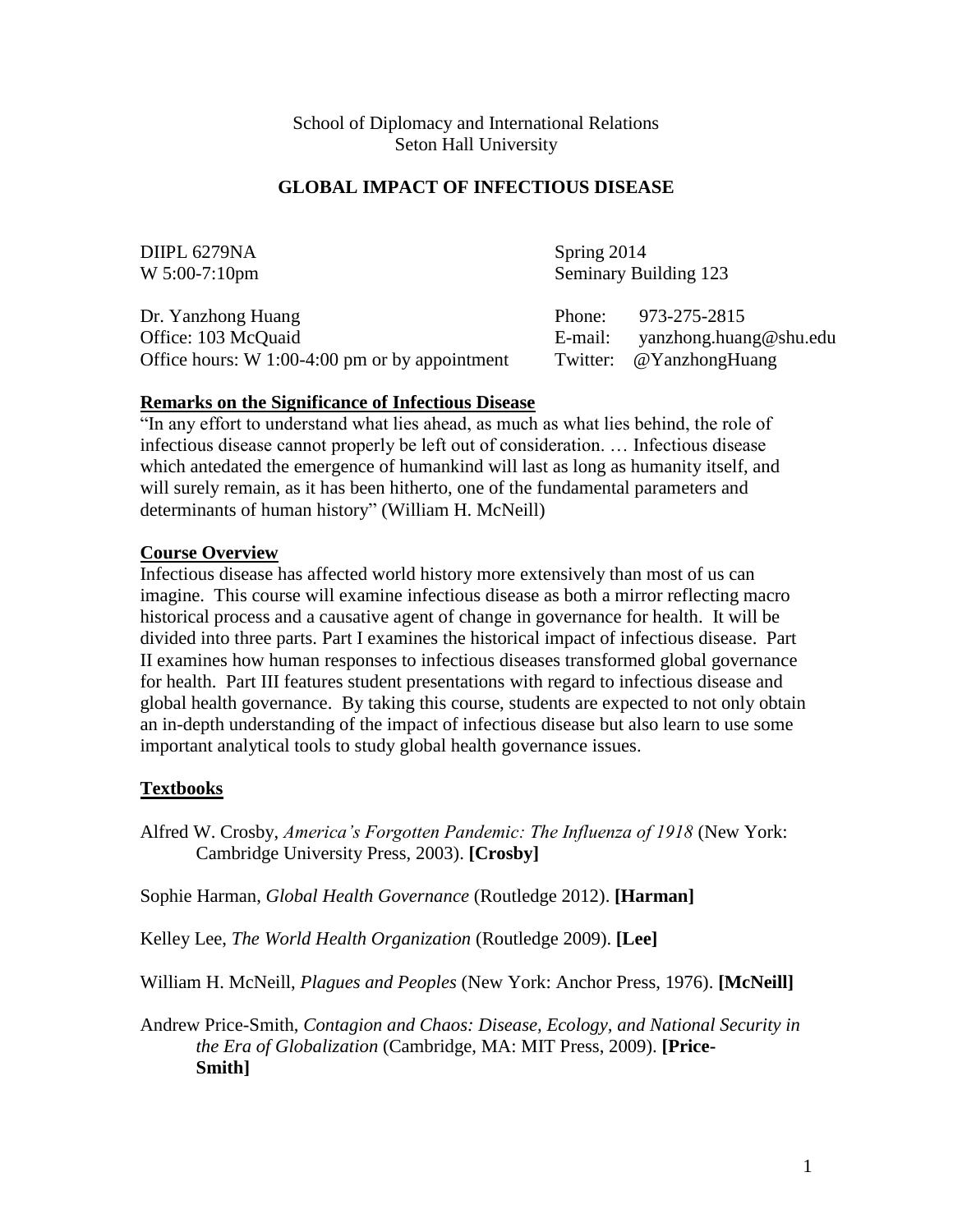## **Requirements**

Because this course emphasizes genuine, informed participation by all involved, it will be expected that students keep up with the readings. Students will be asked questions ("Socratic Dialogue") and that interaction will constitute an important part of the "participation" consideration in the final grade.

# **Grading**

Course evaluation will be based on the following components: A blog-style short paper (worth 20 percent of the course grade), an oral presentation (worth 20 percent of the course grade) and one take-home final (worth 35 percent of the course grade). The remaining 25 percent of the course grade will reflect in-class participation and attendance.

# **Late Assignments Policy**

All assignments and exams should/must be completed by the scheduled time. If for some substantial reason you cannot complete your assignment/exam in time you must/should contact me *directly* prior to the due date to avoid the penalty for late work.

## **About the Syllabus**

In view of the progress of the course, the instructor may modify its contents. Every effort will be made to notify the class should such a deviation become necessary.

## **Academic Conduct**

All forms of dishonesty whether by act of omission, including but not limited to, cheating, plagiarism, and knowingly furnishing false information to the University are prohibited and may elicit University sanctions of suspension or expulsion.

## **Accommodation**

Students at Seton Hall University who have a physical, medical, learning or psychiatric disability, either temporary or permanent, may be eligible for reasonable accommodations at the University as per the Americans with Disabilities Act (ADA) and/or Section 504 of the Rehabilitation Act. In order to receive such accommodations, students must identify themselves at the Office of Disability Support Services (DSS), provide appropriate documentation and collaborate with the development of an accommodation plan. The DSS phone number (973) 313-6003. For further information, please go to [DSS website.](http://www.shu.edu/offices/policies-procedures/disability-support-services-statement-on-students-with-disabilities.cfm)

# **Course Schedule and Reading Assignments**

- **Jan. 15 Introduction**
- **PART I EPIDEMICS OF THE PAST**
- **Jan. 22 Epistemology of Epidemics** Price-Smith, Ch. 1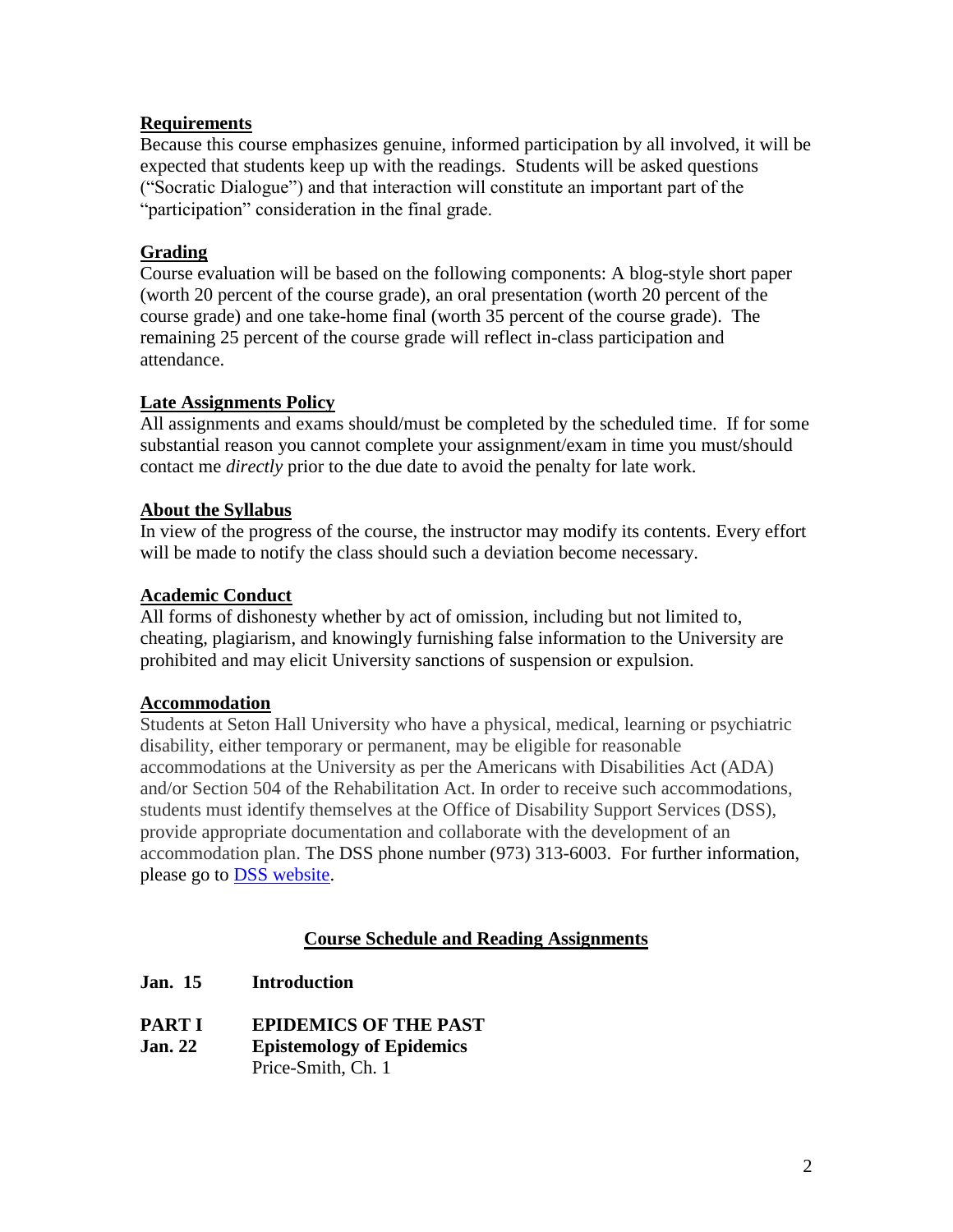McNeill, pp. 19-32

Recommended: James D. Fearon, "Counterfactuals and Hypothesis Testing in Political Science," *World Politics,* 43 (January 1991), pp. 169-95.

**Jan. 29 Epidemics, History, and the State** McNeill, pp. 161-241

Price-Smith, Ch. 2

**Feb. 5 The 1918 Spanish Influenza** Crosby, pp. xi-226, 295-328.

Price-Smith, Ch. 3

## **PART II TOWARD GLOBAL HEALTH GOVERNANCE**

- **Feb. 12 Approaches to and Institutions of Global Health Governance** Harman, Chs. 1-2
- **Feb. 19 The World Health Organization and Global Health Governance** Lee, Chs. 1-4
- **Feb. 26 The Return of Infectious Disease** Laurie Garrett, "The Return of Infectious Disease," *Foreign Affairs* January/February 1996, pp. 66-79

Price-Smith, Chs. 4, 6

**March 5 Global Governance of the Big Three** Harman, Ch. 3-5

> Evan Liberman, "Globalization and Global Governance of AIDS: The Geneva Consensus." In *Boundaries of Contagion* (Princeton: Princeton University Press 2009), pp. 61-109.

\*\*\* Information on the research paper distributed\*\*

- **March 12 Spring Break**
- **March 19 Global Governance of Public Health Emergencies** David Fidler, "Germs, governance, and global public health in the wake of SARS," *J Clin Invest* 113, no. 6 (March 2004): 799-804. <http://www.ncbi.nlm.nih.gov/pmc/articles/PMC362129/>

David Fidler, "From International Sanitary Conventions to Global